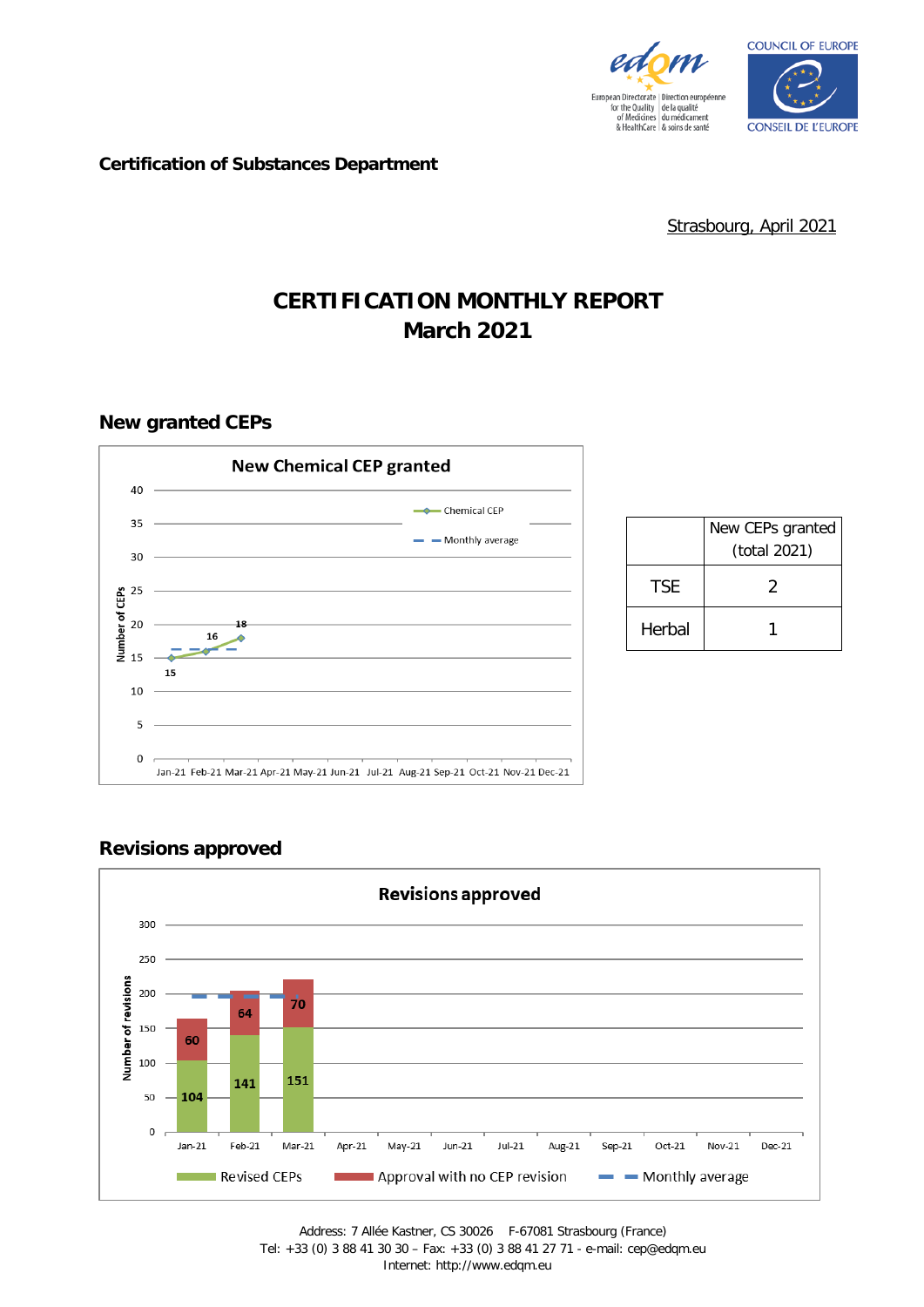## **Time for treatment (rate of dossiers treated in time for chemical applications)**



Delays are still observed in the treatment of New Dossiers and Revisions, however the situation with regards to the treatment of revisions applications is improving.

### **Inspections**



On-site inspections are still postponed due to travel restrictions. The EDQM continues monitoring GMP compliance of sites through exchange of information with international partners and pilot real-time remote inspections.